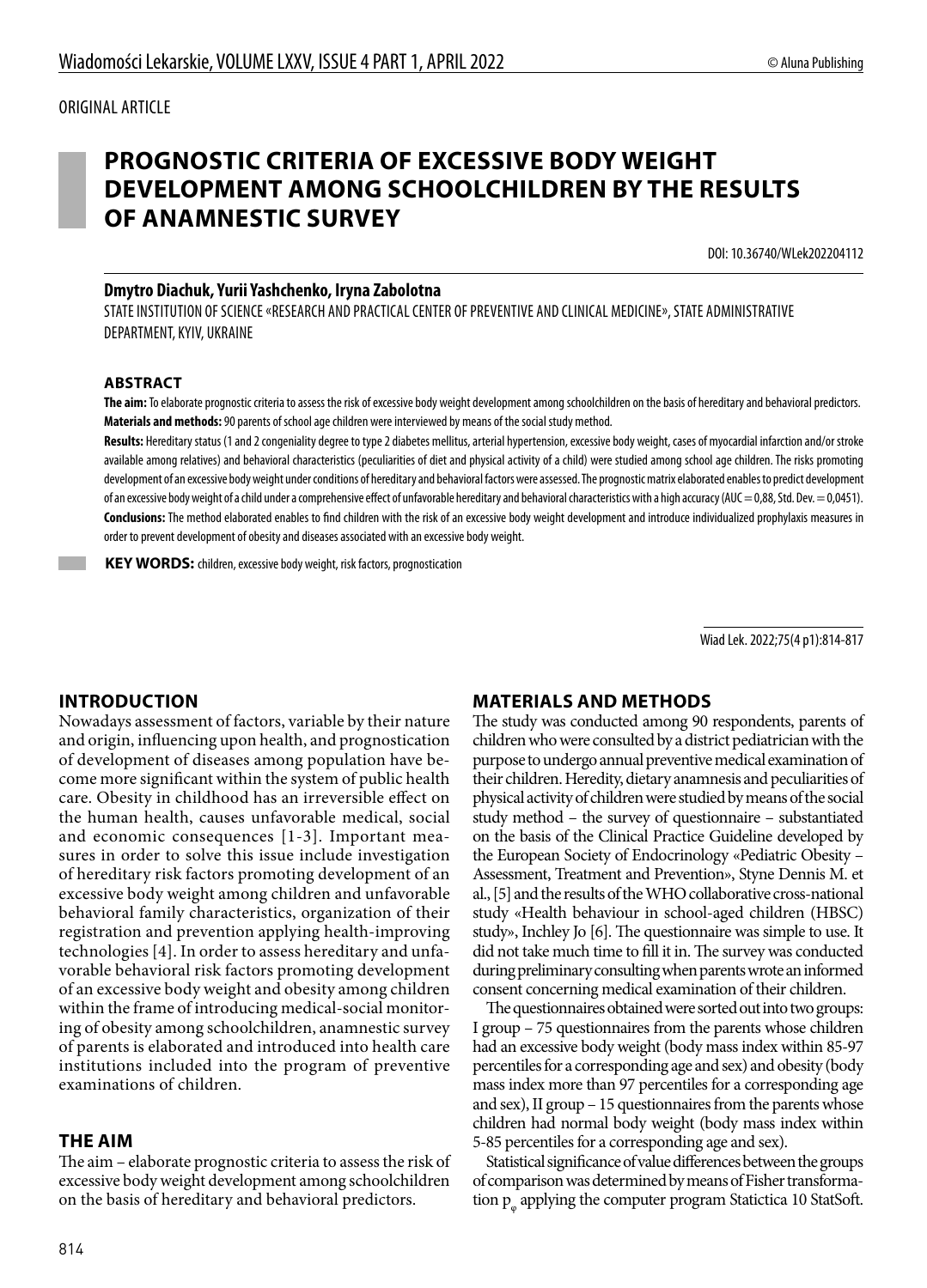

**Fig. 1.** ROC-curve to predict development of an excessive body weight among schoolchildren

| <b>Characteristics</b>                                              | <b>Groups of observation</b> |          |               | OR:                   |
|---------------------------------------------------------------------|------------------------------|----------|---------------|-----------------------|
|                                                                     | $I, \%$                      | $II, \%$ | $P_{\varphi}$ | 95% CI                |
| Compromised heredity with T2D                                       | 46,7                         | 13,3     | 0,002         | 6,7;<br>$1,4-31,5$    |
| Compromised heredity with AH                                        | 37,3                         | 13,3     | 0,017         | 4,6;<br>$0,97 - 21,5$ |
| Compromised heredity with MI/S                                      | 26,7                         | 13,3     | > 0,05        | 2,8;<br>$0,6 - 13,2$  |
| Relatives of 1 and 2 degree of relationship with EBW/O              | 81,3                         | 26,7     | < 0.001       | 15,3;<br>$4,3 - 54,3$ |
| Intake of chips, fast food, sweet drinks more than 3-4 times a week | 88,0                         | 66,7     | 0,032         | 3,7;<br>$1,02-13,2$   |
| Intake of vegetable less than twice a week                          | 34,7                         | 6,7      | 0,004         | 7,4;<br>$1,0-59,7$    |
| Intake of fruits less than twice a week                             | 26,7                         | 6,7      | 0,024         | 5,1;<br>$0,6 - 41,3$  |
| Intake of meat products less than twice a week                      | 24,0                         | 6,7      | 0,039         | 4,4;<br>$0,5 - 34,0$  |
| Intake of fish products less than twice a week                      | 56,0                         | 26,7     | 0,016         | 3,5;<br>$1,02 - 12,0$ |
| Sitting at an electronic appliance over 3 hours every day           | 33,3                         | 13,3     | 0,045         | 3,25;<br>$0,7 - 15,5$ |
| Physical activity less than 0,5 hours a day                         | 86,7                         | 60,0     | 0,014         | 4,3;<br>$1,3-14,8$    |
|                                                                     |                              |          |               |                       |

|  |  | Table I. Risk factors promoting development of an excessive body weight among schoolchildren |
|--|--|----------------------------------------------------------------------------------------------|
|  |  |                                                                                              |

Confidence intervals for these values assumed as 95% were calculated with boundary risk of error less than 5% ( $p<0,05$ ). Probability of development of an excessive body weight of a child under conditions of anamnestic aggravation and unfavorable behavioral characteristics was assessed according to the odds ratio indices [7].

Prognostic matrices were developed by Bayes' method by mans of normalizing intensive indicators and calculation of integrated indices. Normalized intensive indicator was calculated according to the formula:  $N = f/I$ , where  $f$  – sign frequency and/ or characteristic frequency in the group of comparison (intensive indicator, %), F – normalization index (sign frequency and/ or characteristic frequency according to the results of the study in both groups, %). Integrated index was calculated according to the formula:  $I = N^*OR$ ,  $N$  – normalized intensive indicator, OR – odds ratio. The prognostic table included the signs with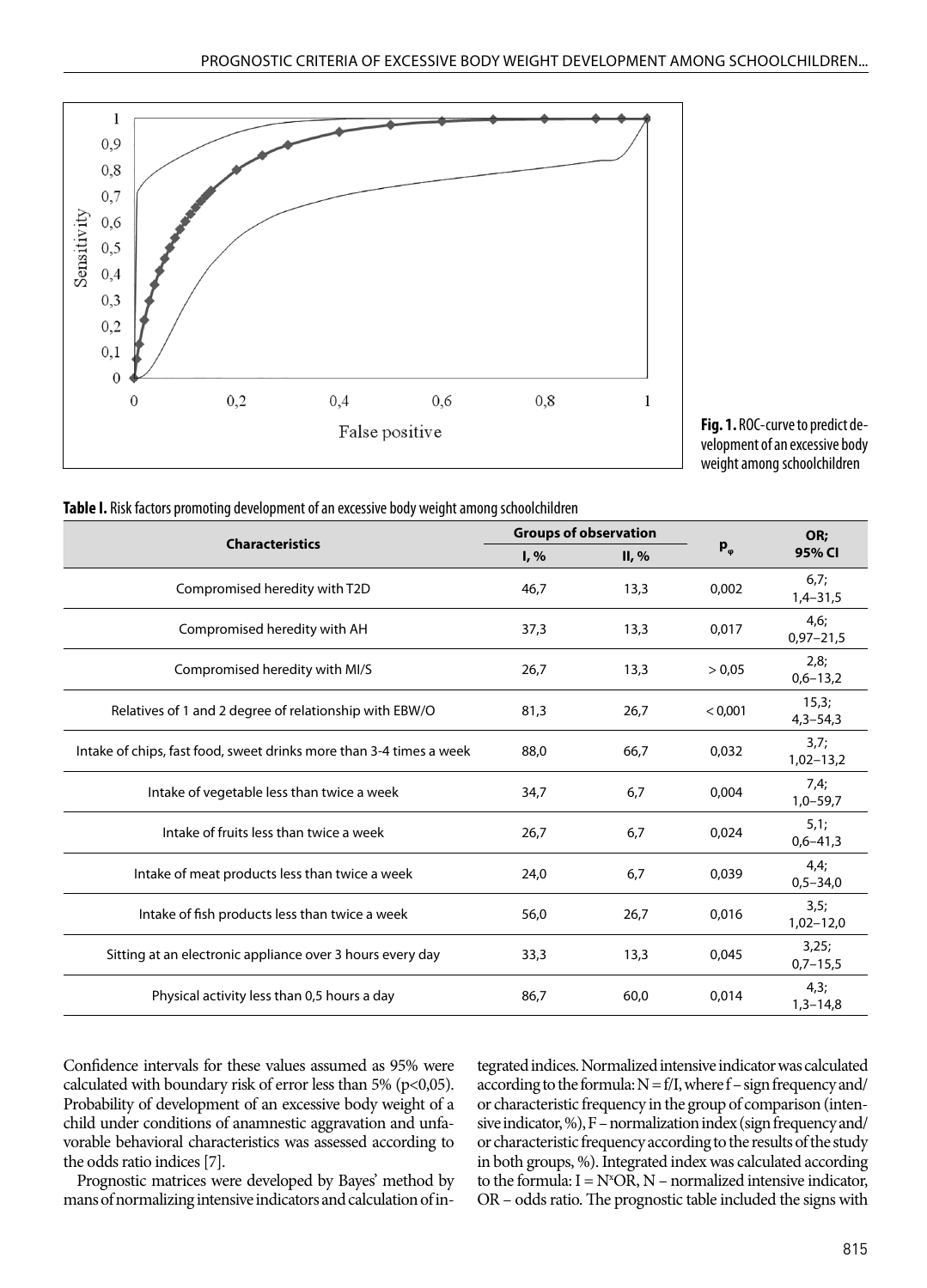| <b>Characteristics</b>                                                 | Index for<br>normalization | <b>Normalized</b><br>intensive indicator |              | Integrated index |      |
|------------------------------------------------------------------------|----------------------------|------------------------------------------|--------------|------------------|------|
|                                                                        |                            |                                          | $\mathbf{I}$ | min.             | max. |
| Compromised heredity with T2D                                          | 40,7                       | 1,15                                     | 0,33         | 2,2              | 7,7  |
| Compromised heredity with AH                                           | 33,0                       | 1,13                                     | 0,4          | 1,8              | 5,2  |
| Relatives of 1 and 2 degree of relationship with EBW/O                 | 71,4                       | 1,14                                     | 0,37         | 5,7              | 17,4 |
| Intake of chips, fast food, sweet drinks more than 3-4 times a<br>week | 83,5                       | 1.1                                      | 0.8          | 3,0              | 4,1  |
| Intake of vegetable less than twice a week                             | 29,7                       | 1,2                                      | 0.2          | 1,5              | 8,9  |
| Intake of fish products less than twice a week                         | 50,5                       | 1,1                                      | 0,5          | 1,8              | 3,9  |
| Physical activity less than 0,5 hours a day                            | 81,3                       | 1,1                                      | 0,7          | 3,0              | 4,7  |
| Calculated index of risk: minimal and maximal                          |                            |                                          |              |                  | 51,9 |

**Table II.** Prognostic matrix for a comprehensive assessment of risk promoting development of an excessive body weight among schoolchildren

significant odds ratio indices which were determined by 95% odds ratio values. Prognostic value of the effect of hereditary aggravation and unfavorable behavior promoting development of an excessive body weight in children was assessed by the AUC balanced accuracy with interpretation of the result obtained by the AUC expert interval scale (Winham et al., 2010, Swets, 1988).

## **RESULTS**

Investigation of hereditary characteristics demonstrated that 75 (83,3%) children had compromised anamnesis concerning development of an excessive body weight – relatives of 1 and 2 degree of relationship with type 2 diabetes mellitus (T2D), arterial hypertension (АH), an excessive body weight and/or obesity (EBW/O), cases of myocardial infarction and/or stroke (MI/S). At the moment of conducting the survey 15 children did not have compromised family anamnesis. The majority of them (66,7%) had normal body mass index for their age and sex. Occurrence of unfavorable hereditary and behavioral characteristics found concerning development of an excessive body weight and risks promoting it are presented in Table І.

Hereditary compromised myocardial infarction and/or stroke were excluded from a comprehensive assessment of risks promoting development of an excessive body weight of schoolchildren among biological characteristics essential for the construction of a prognostic matrix. Among behavioral factors we have chosen characteristics possessing a reliable probability and value concerning development of an excessive body weight of a child: excessive intake of chips, fast food, and sweet drinks, insufficient intake of fish and vegetables, low physical activity. The prognostic matrix including hereditary and behavioral risk factors promoting development of an excessive body weight and/or obesity among schoolchildren is presented in Table ІІ.

The matrix includes all the biological and behavioral risk factors chosen for prognostication with the values of calculated indices, that is, indices to perform normalization, normalized intensive indicators and integrated indices. The range of the risk values by a complex of factors was determined according to the integral indices.

Thus, the value of a minimal risk promoting development of an excessive body weight of a pupil is the sum of minimal integrated indices:  $2,2 + 1,8 + 5,7 + 3,0 + 1,5 + 1,8 + 3,0 = 19$ . The maximal value of the prognostic risk is 51,9. The range of risk (19–51,9) was determined on the basis of the prognostic matrix (19–51,9), which enabled to identify the interval values: low risk (19–29,9), average risk (30–40,9), high risk (41–51,9). The quality of the prognostic assessment was checked by means of ROC-curve (Fig 1.).

Sensitivity of risk assessment of an excessive body weight among schoolchildren under conditions of integrated index of a combined unfavorable effect of hereditary and behavioral risk factors more than 30,0 is 82,9%, specificity – 77,8%. The square under the curve  $0,88$  (Std. Dev. AUC =  $0,0451$ ) is indicative of a high quality of the prognostication method.

## **DISCUSSION**

Our results obtained coincide with the results of other modern researches which confirm that child's physical activity depends on a complicated relationship of the genetic background with family behavioral and dietary stereotypes, environmental factors, as well as exposition and intensity of a comprehensive unfavorable effect of these factors on the child's organism [8, 9].

According to our data hereditary susceptibility to the development of an excessive body weight of a child is of the greatest value among biological factors (odds ratio = 15,3; 95%CІ: 4,3–54,3). The international study on pediatric obesity, the lifestyle and environment (Lifestyle and the Environment – ISCOLE) determined that in the families where parents have an excessive body weight a percentage of children with an excessive weight is 84,1%. The scientists recommend learning the family status while following the state of health and development of a child [10].

In the process of family socialization a child assimilates a certain lifestyle including an unfavorable one consisting of unhealthy diet and low physical activity, which results in the development of an excessive body weight [11, 12]. The intake of chips, fast food and sweet drinks more than 3-4 times a week were found to be the most common behavioral factors. The percentage of such children was 83,5%. Fast food is confirmed to be characterized by low dietary value, very high content of fats and saturated fatty acids, which excess in the diet results in